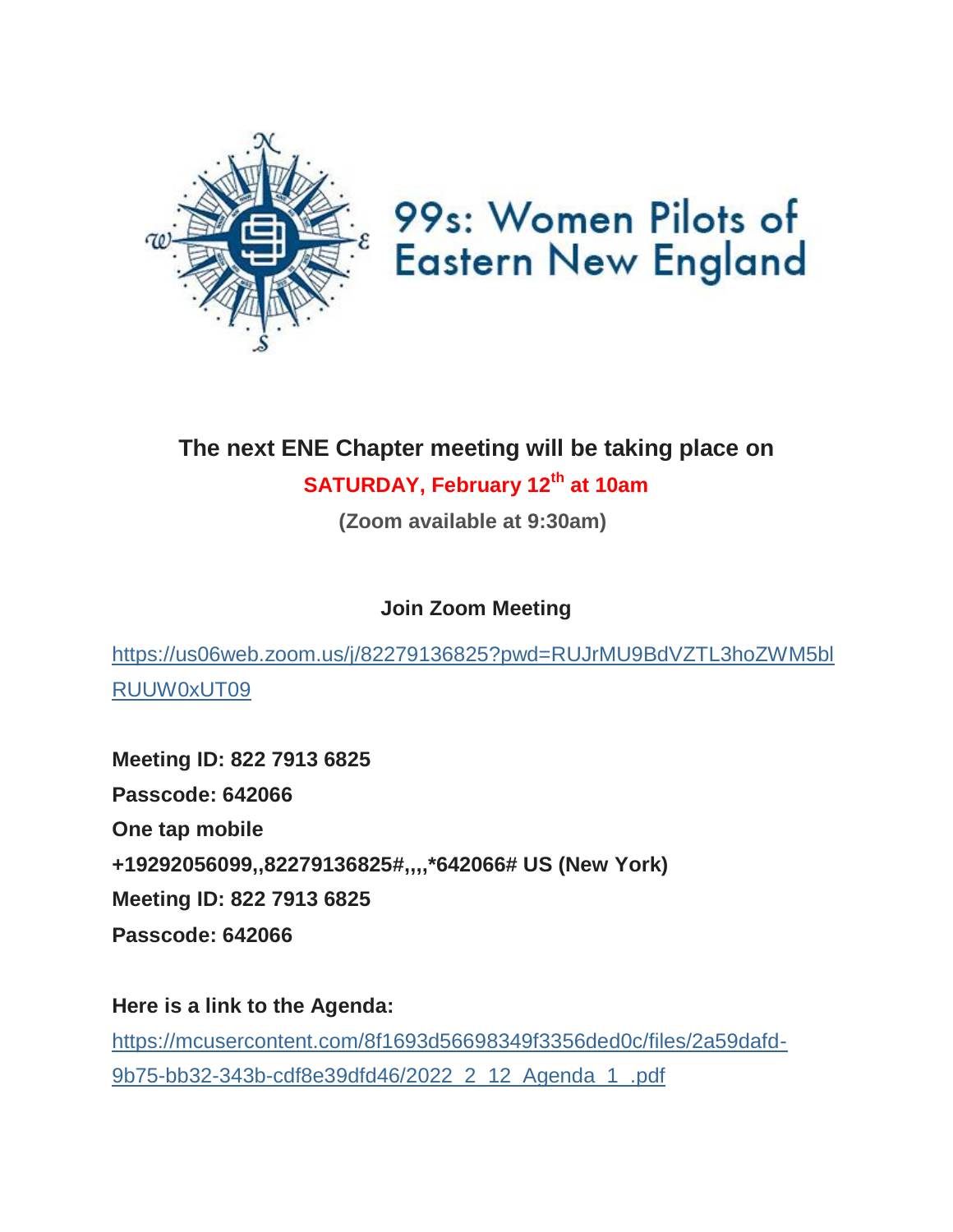#### **Here are the minutes for the January meeting - please review before the meeting:**

[https://mcusercontent.com/8f1693d56698349f3356ded0c/files/57503bb5-](https://womenpilotsene.us6.list-manage.com/track/click?u=8f1693d56698349f3356ded0c&id=b7d4d70d41&e=75347ca4ae) [038b-8357-a7a3-](https://womenpilotsene.us6.list-manage.com/track/click?u=8f1693d56698349f3356ded0c&id=b7d4d70d41&e=75347ca4ae)

[c57a11b4be8e/ENE\\_Sec\\_Report\\_Jan\\_8\\_2022\\_Draft\\_for\\_approval.pages](https://womenpilotsene.us6.list-manage.com/track/click?u=8f1693d56698349f3356ded0c&id=b7d4d70d41&e=75347ca4ae)



**Galina Vesnina completed her Private check ride on December 15th at Laconia Airport and is expecting her first child in early February. Some of us met Galina at the October meeting in Beverly. She moved to Boston from Siberia in 2015 and has worked as a translator.** 

**Congratulations, Galina, on your PPL , and best wishes for the new arrival.**



**This picture is from a physical move of the Massachusetts Air and Space Museum that we assisted with on January 25. The museum is moving from one location in Hyannis to another on Main Street, across from the JFK museum. Many volunteers (pictured) made it run smoothly. Richard Dupee and Sherry Grobstein and Rae Willis and Candie Oldham are among those pictured.**

**Candie Oldham**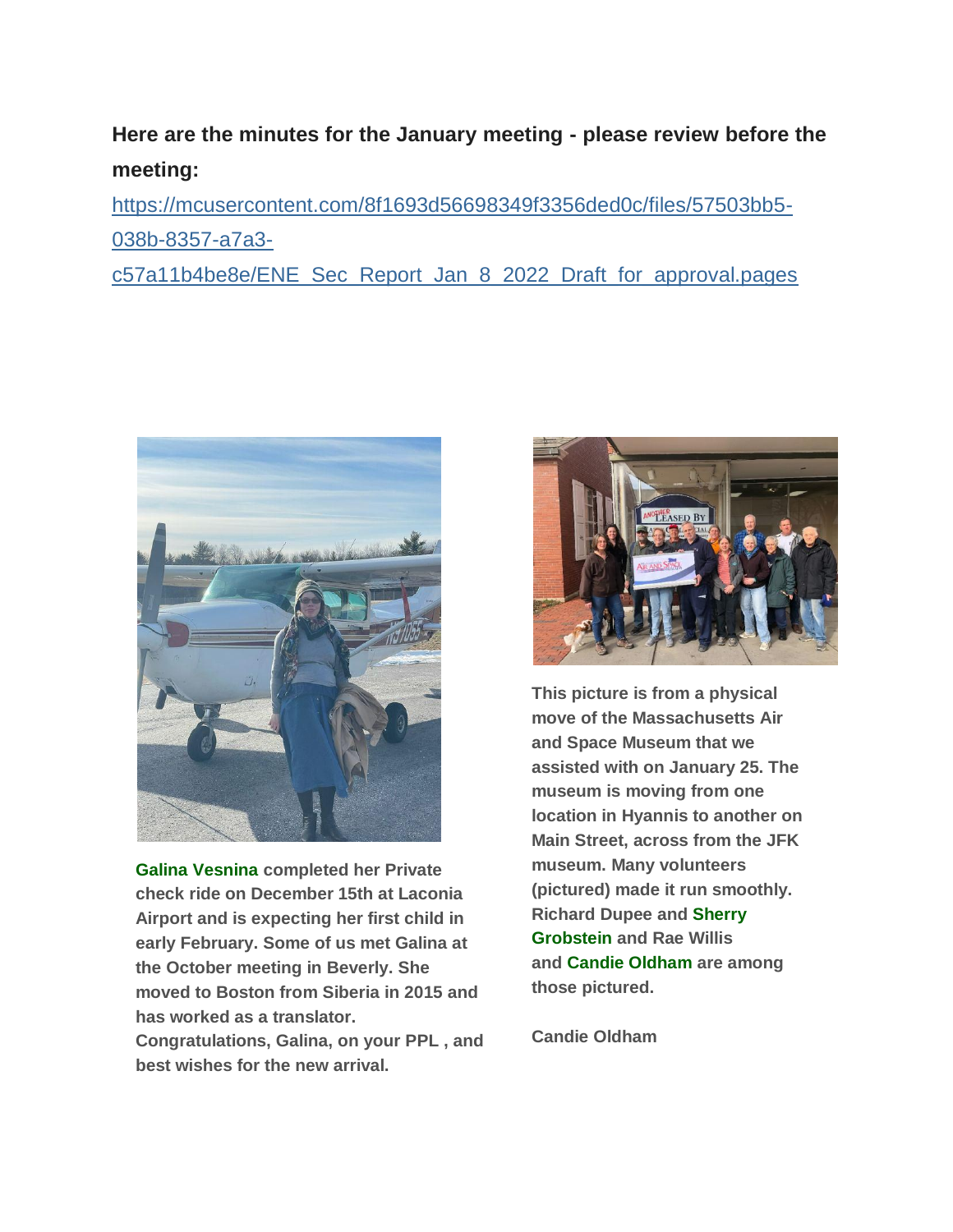**Georgia Pappas ENE Membership Chair**



### *Save the Date!* **Section Meeting April 30-May 1**

**The CT Chapter will be hosting the**

**NEW ENGLAND SECTION SPRING MEETING**

**Saturday & Sunday, April 30 & May 1st**

**at the INN at MIDDLETOWN 70 Main Street, Middletown, CT**

**Stay tuned for details!**

#### **Save the Date! Saturday March 12th**

**Join us to celebrate the 2022 Scholarship winners!**

**Don't miss it! Zoom info to follow.** 

**Donations are welcome!**

**Please send your checks made out to the Eastern New England 99's Chapter Scholarship Fund to: Susan Benua, 19 Brook Lane, Berlin, MA 01503-1671.**

#### *CHAPTER DUES*

**Chapter dues of \$15.00 are now due for calendar year 2022.**

**If you would like to make a contribution to the scholarship fund at the same time, any amount over \$15.00 will be added to the scholarship fund.**